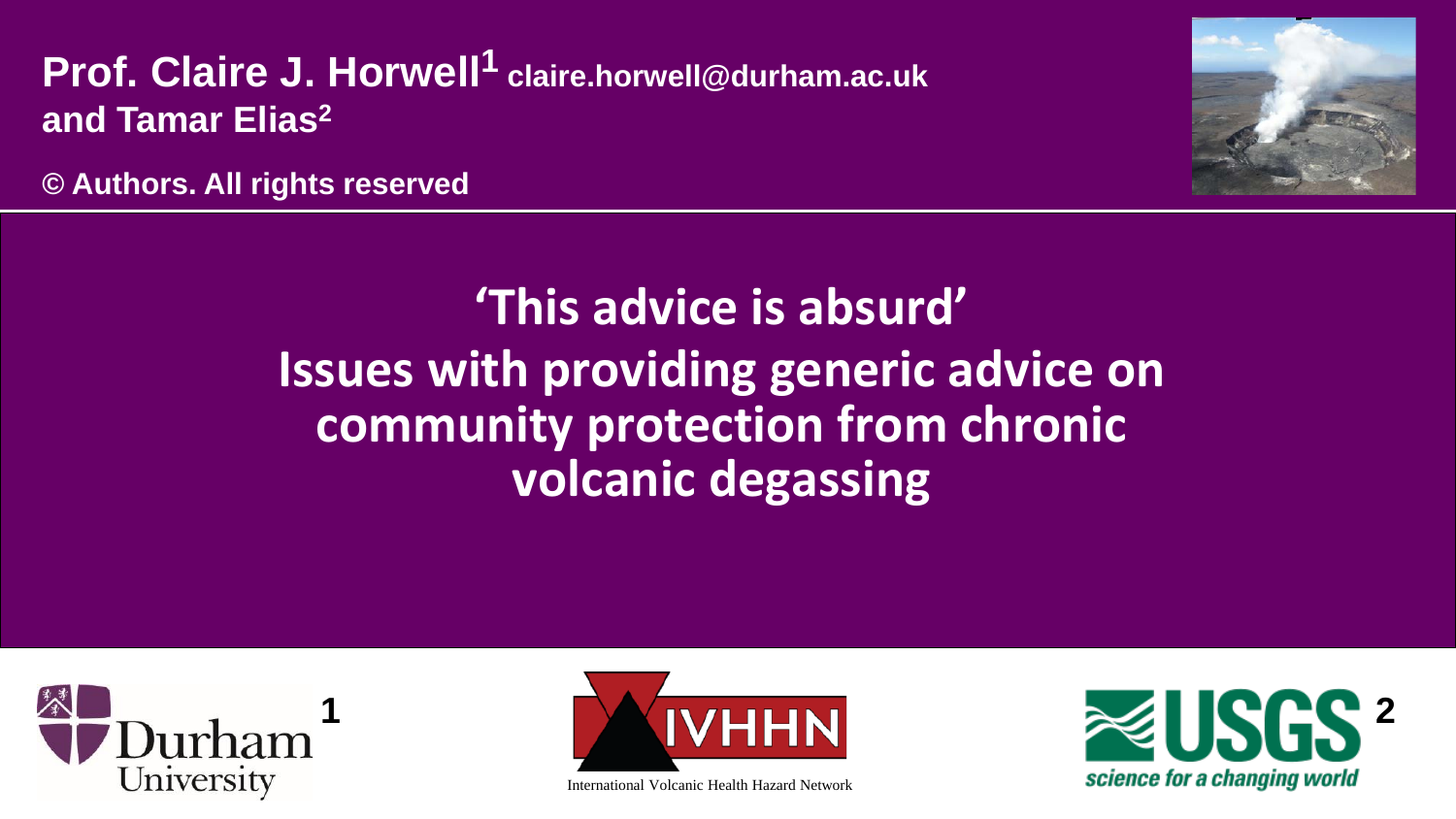#### **Kilauea volcano, Hawaii emitted voluminous amounts of gas, known as 'vog' between 2008-2018**







**Halema'uma'u summit vent** 

**Communities downwind were exposed to potentially harmful SO<sub>2</sub> gas and sulfate aerosol**



#### 2007 2008 2009 2010 2011 2012 2013 2014 2015

**Days with SO<sub>2</sub> greater than health standard** 

*Data courtesy of Hawaii State Department of Health and NPS. Chart colours match location symbols on map, above.*

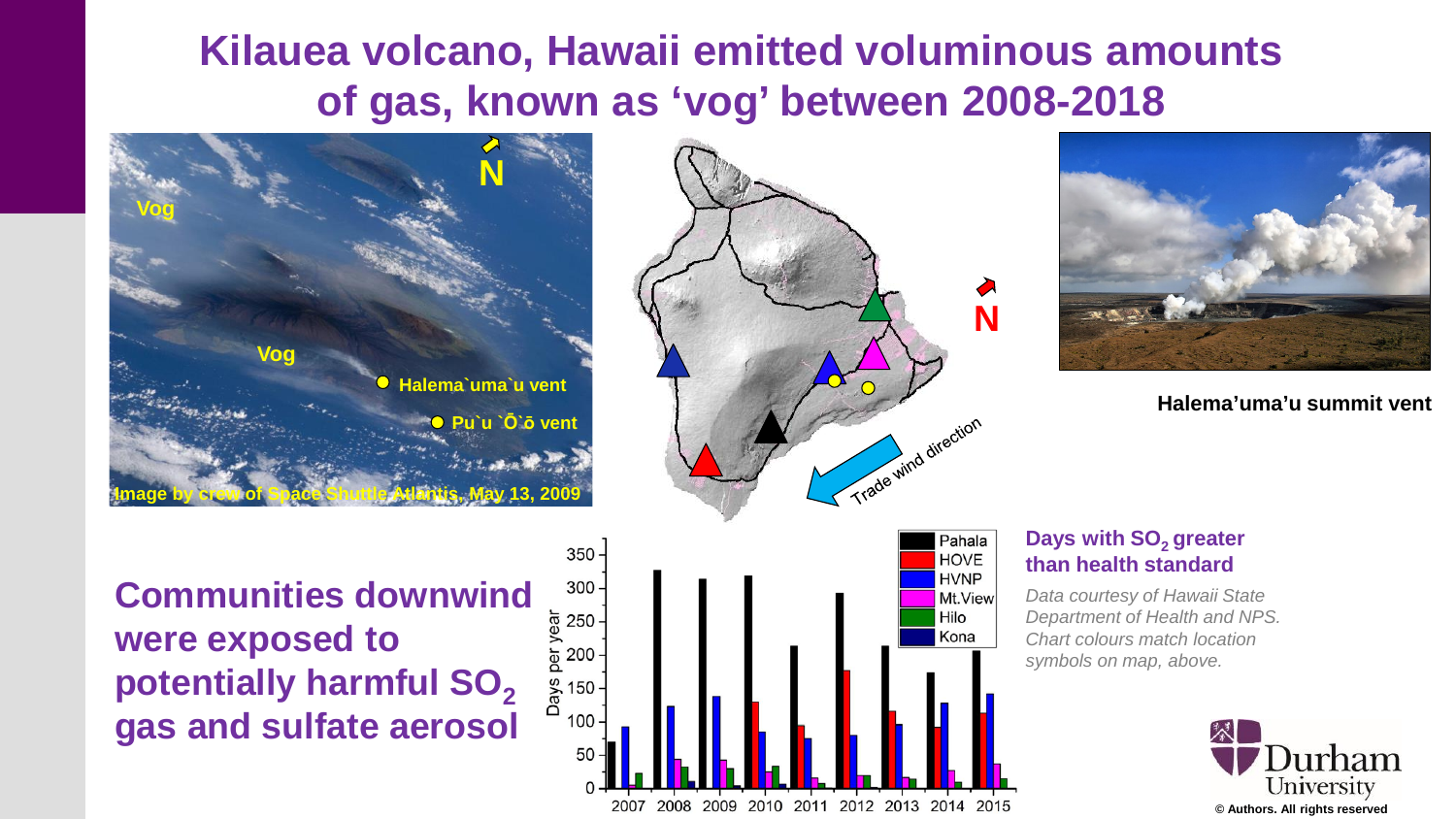## **Why do a study about vog protection?**

- It's a part of life in Hawai'i island
- Several agencies offer advice ... not all the same ...
- … but what do people actually do to protect themselves?
- Are people aware of existing advice? What do they think of it?
- How would people like to be kept informed?



### **Survey locations**



- 3 community focus groups
- 1 agency focus group
- 146 questionnaire surveys

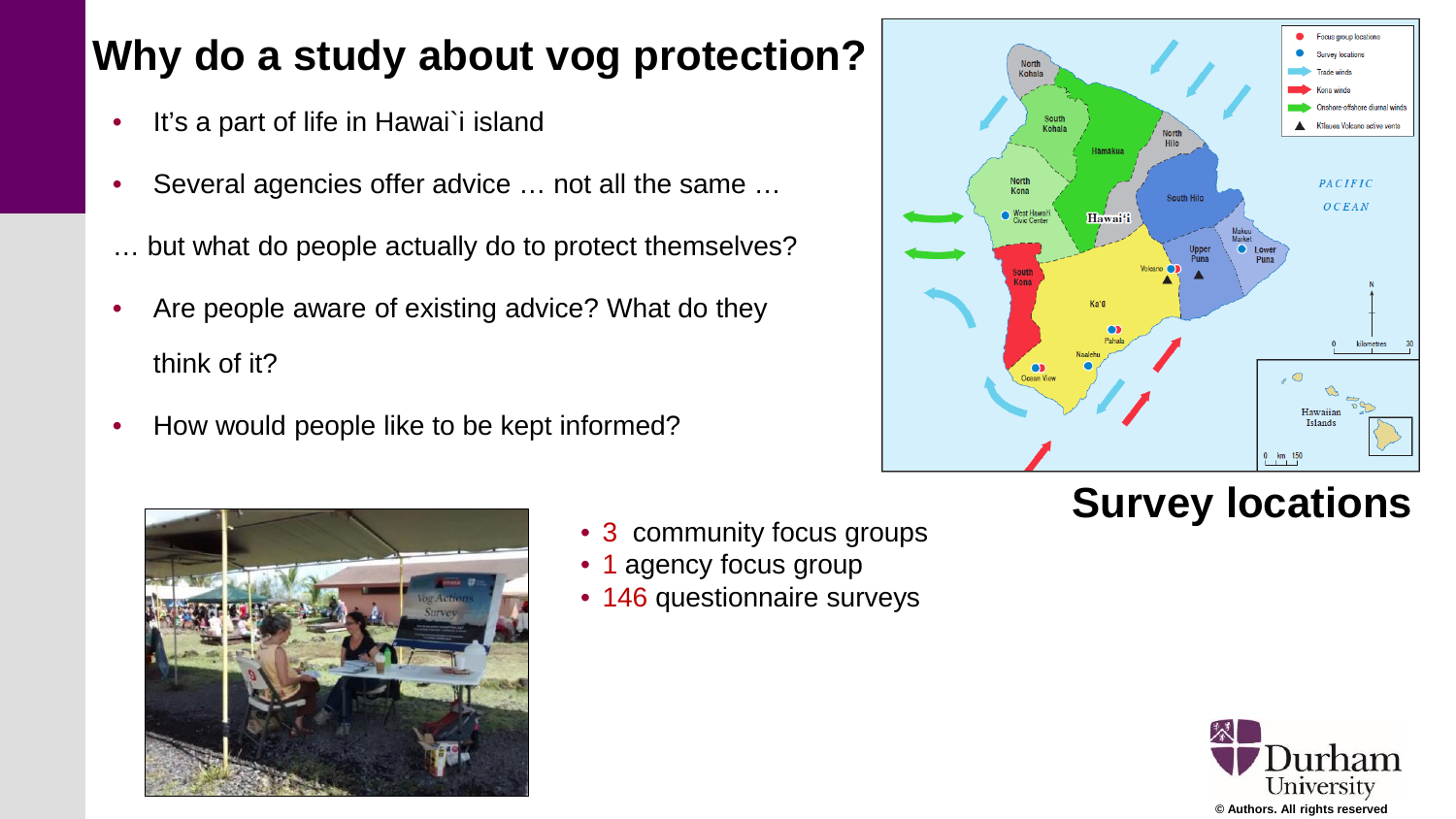#### **Experiencing vog**

82% believe they have health symptoms due to the vog ( 96% in the 40-59 age category)!



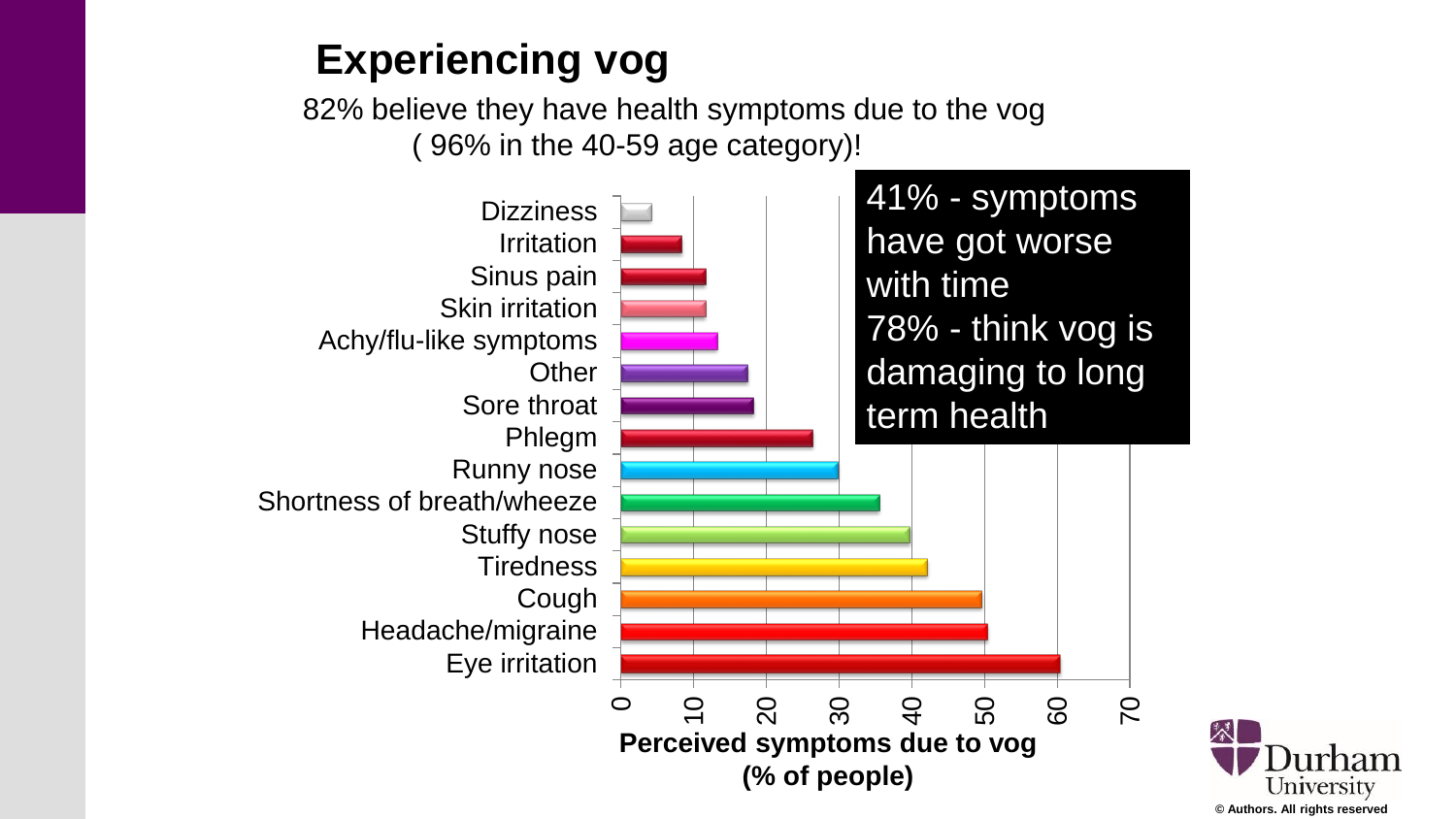#### **Actions when it is voggy (as recommended by official advice)**

■ Always

**Usually** 

**Never** 

**Occasionally** 

Contact a doctor Use respiratory protection Turn on Air Con Relocate Turn on dehumidifier Turn on air purifier Take medication Do nothing Check for warnings/advice Stop/limit physical activity Go/stay indoors Close windows/doors Drink water

0 20 40 60 80 100 **% 53% do not take any action when it is voggy**

#### **Other things that people do when it is voggy (not part of official advice)**







Relaxing exercise



Examples of products used to reduce vog symptoms (no product endorsement!)

Vegetation may absorb vog so being in forested areas may help

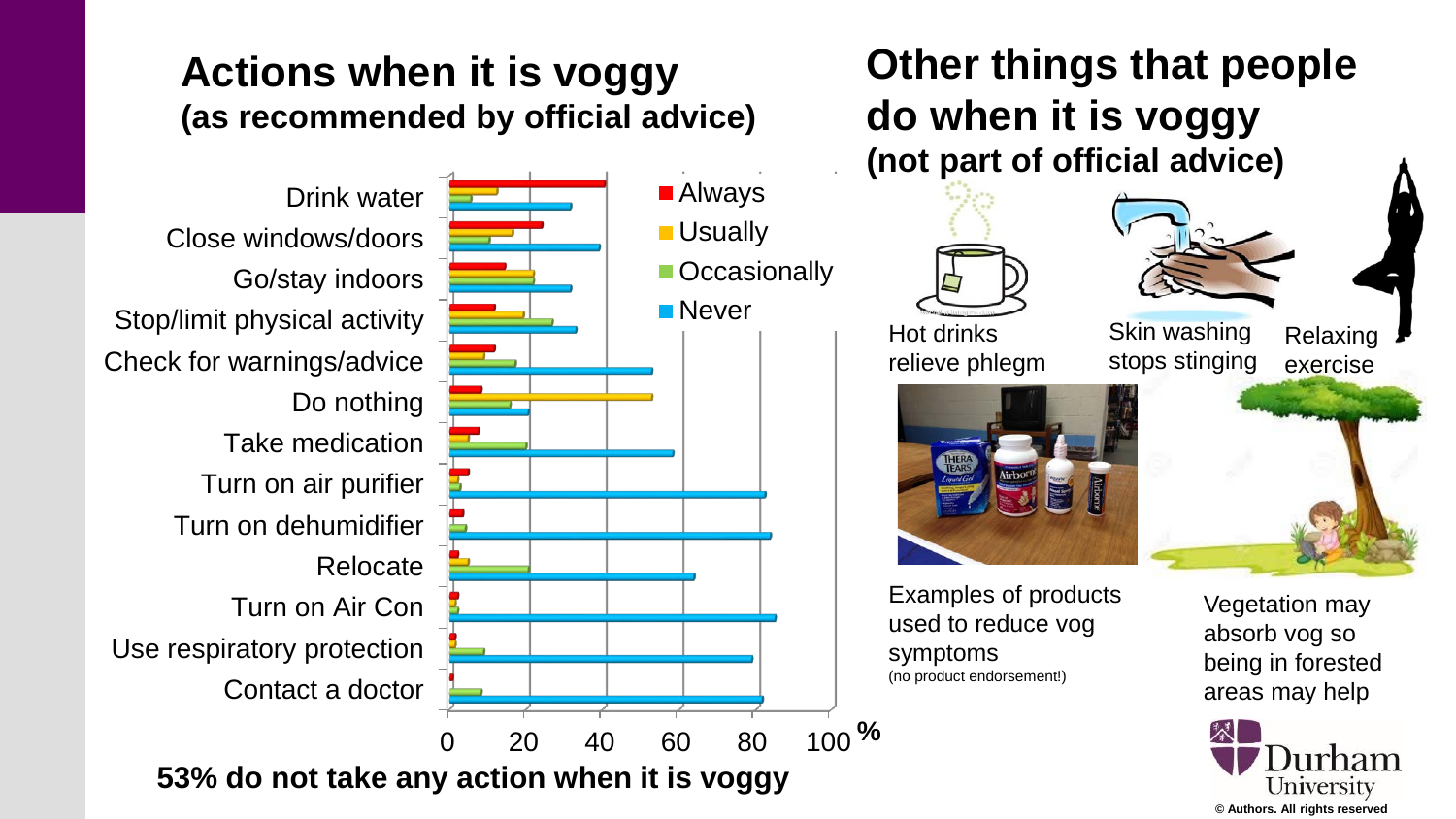#### **Why don't people take action?**

- the vog does not affect them
- the recommended actions are irrelevant due to type of home or lifestyle … 'the advice is absurd'

• unaware of appropriate protective actions





**© Authors. All rights reserved**